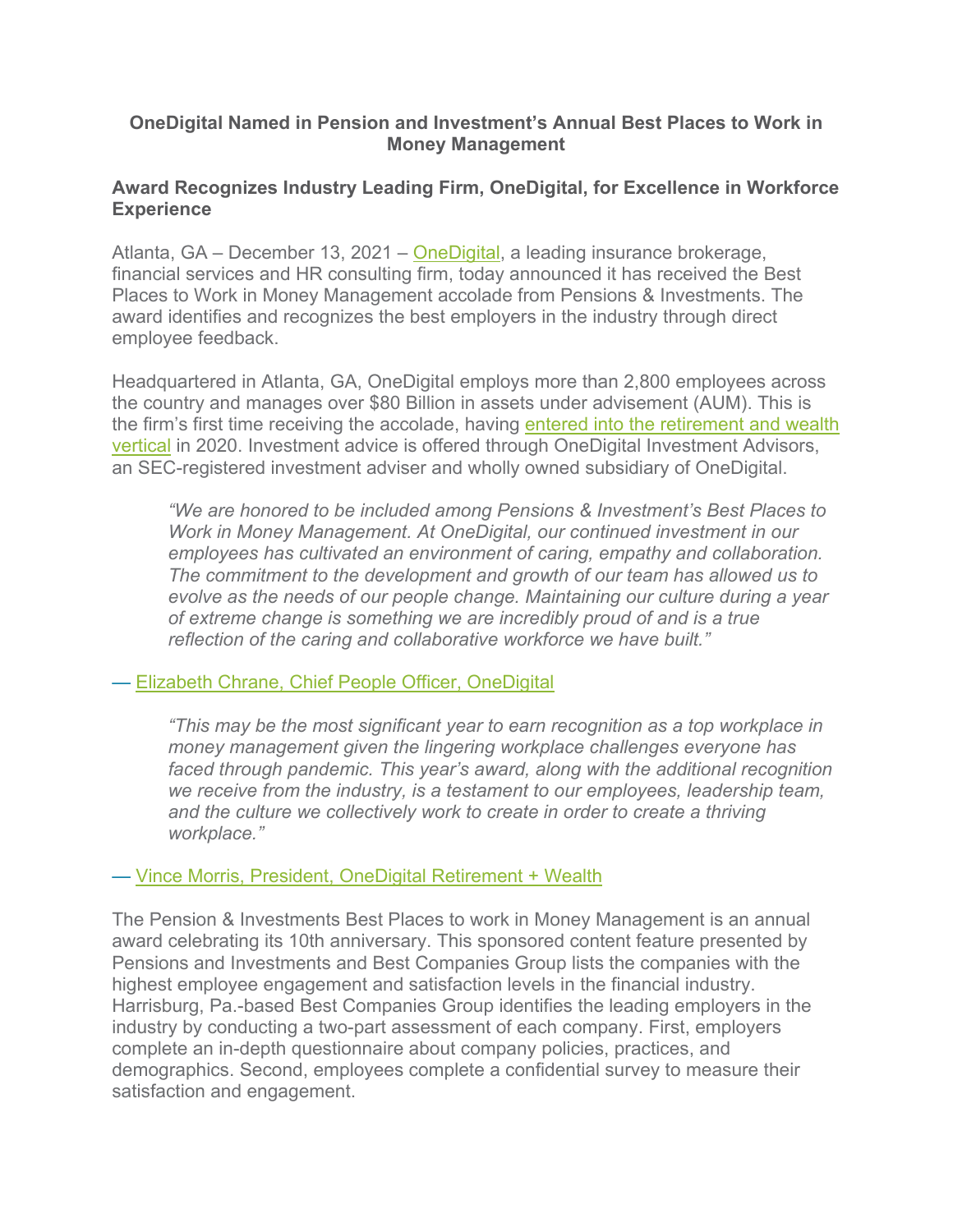In addition to this accolade, regional OneDigital offices have received similar Best Places to Work awards in 2021, including Orange County, Bay Area, Chicago, San Francisco, Charlotte, Dallas and Hartford. OneDigital was also recently recognized as Business Insurance's Best Places to Work in Insurance for the third time. For more information on the OneDigital culture, or to explore open opportunities, visit the [OneDigital Careers Page.](http://www.onedigital.com/careers/)

# About OneDigital

OneDigital delivers strategic advisory consulting and technology-forward solutions to more than 85,000 employers across the nation. As employee health care, wellness and workplace benefits continue to converge, business of all sizes have relied on OneDigital's exceptional advisory teams for counsel in employee benefits, wellbeing, human resources, pharmacy consulting, property and casualty solutions, as well as the retirement and wealth management services provided through OneDigital Investment Advisors. OneDigital's commitment to technology and innovation enables its 2,800 advisors to deliver the most modern and intuitive customer experience anywhere in the industry. Investment advice is offered through OneDigital Investment Advisors, an SECregistered investment adviser and wholly owned subsidiary of OneDigital.

OneDigital has been named as a Best Place to Work in Insurance by Business Insurance. For more information, visit [www.onedigital.com.](http://www.onedigital.com/)

## About Pensions & Investments

Pensions & Investments, owned by Crain Communications Inc., is the 49-year-old global news source of money management. P&I is written for executives at defined benefit and defined contribution retirement plans, endowments, foundations, and sovereign wealth funds, as well as those at investment management and other investment-related firms. Pensions & Investments provides timely and incisive coverage of events affecting the money management and retirement businesses. Visit us at [www.pionline.com.](http://www.pionline.com/)

\* Pensions & Investments partnered with Best Companies Group, a research firm specializing in identifying great places to work, to conduct a two-part survey process of employers and their employees. The first part consisted of evaluating each nominated company's workplace policies, practices, philosophy, systems and demographics. This part of the process was worth approximately 25% of the total evaluation. The second part consisted of an employee survey to measure the employee experience. This part of the process was worth approximately 75% of the total evaluation. The combined scores determined the top companies.

# *This material has been prepared for informational purposes only, and is not intended to provide, and should not be relied on for, accounting, legal or tax advice. Any tax advice*